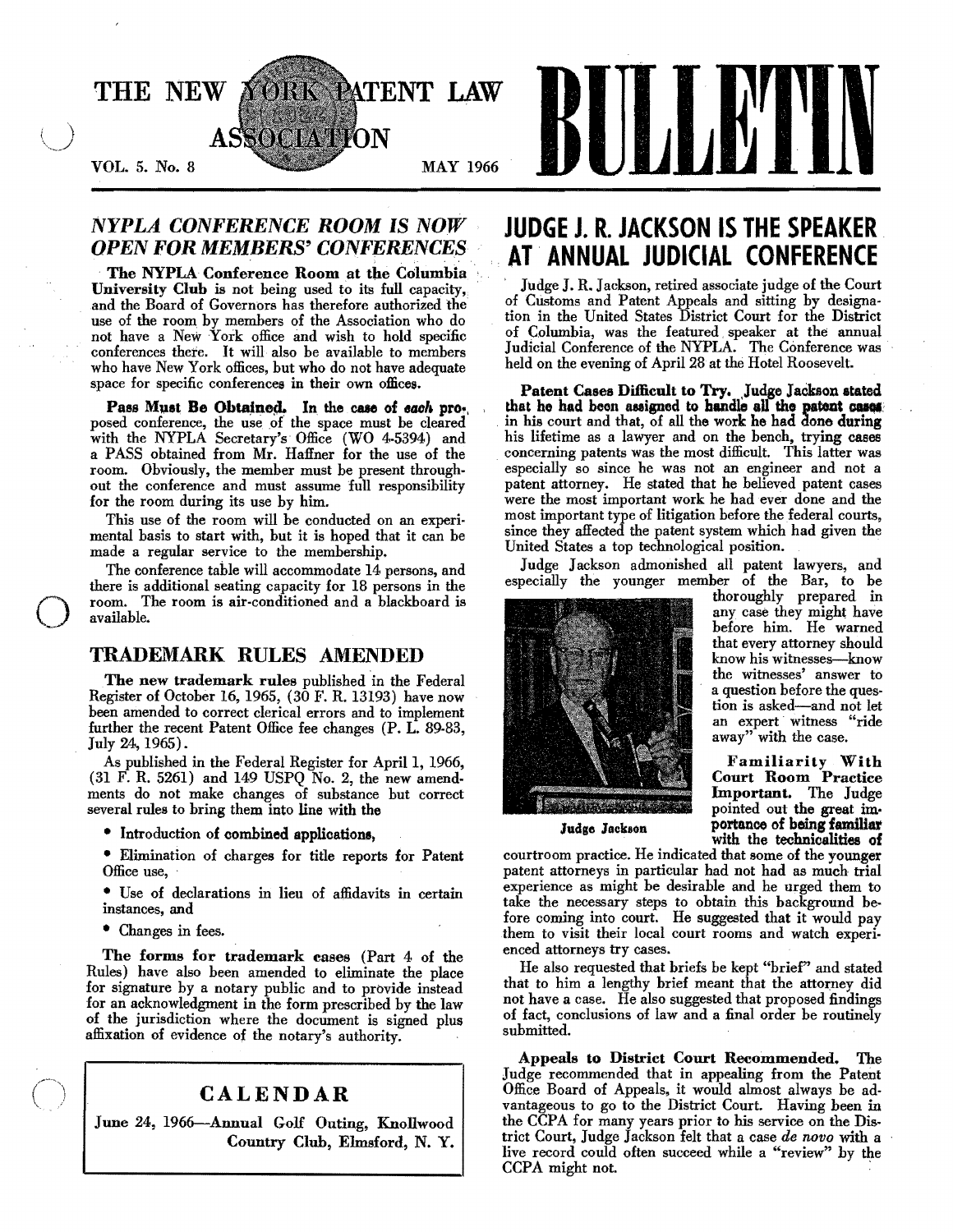# Editorial

We are sure the Patent Office believes itself justified in setting up the recently announced requirements for showing diligence in accounting for papers mailed *from*  the Office, but we would feel better if we were certain the eHect on applicants and practitioners had been fully considered. There is no indication in the notice appearing in the May 10, 1966, Official Gazette that a hearing was aHorded nor is there a hint of what prompted the Patent Office to impose the requirements.

The resulting burden on practitioners is great. Elaborate docketing procedures must be established as a basis for *proving* diligence should the need arise, at no little expense and inconvenience to the practitioner (and thus his applicants). Are there enough petitions to revive, based on loss of mail from the Patent Office to the appli. cant, to justify it?

The efforts of the Patent Office to eliminate waste motion, reduce costs, and speed up the examination process have received and will continue to receive the wholehearted support of the Patent Bar\_ But removal of an obstacle within the Patent Office does not necessarily promote efficiency in the administration of the patent system as a whole, and expedients which place a disproportion. ate burden on the practitioner and his applicant for a small return ought to be carefully weighed.

After all, the applicant and his attorney are part of the public too.

#### NEUMAN SPEAKS AT NJPLA DINNER ON THE PRESIDENT'S COMMISSION

The New Jersey Patent Law Association held its annual Jefferson Medal Dinner on April 19, 1966, at the Robert Treat Hotel in Newark. For the first time in the fifteen-year history of this event, no medal was awarded; instead the dinner was devoted to honoring past recipients of the award, many of whom were present.

Scheduled Speaker Unable to Appear. The scheduled speaker was Dr. Harry H. Ransom, Chairman of the President's Commission on the Patent System (See BULLETIN, October, 1965) who could not be present.

However Mr. Sidney Neuman. a member of the Illinois bar and of the President's Commission delivered the talk previously prepared by Dr. Ransom and then followed with his own remarks.

Dr. Ransom's paper emphasized the rigorous effort which is being made by the President's Commission to complete its work by the October date set by President Johnson. This group, which is composed of members of the bar, industry, business, and education, has met repeatedly in Washington, and held extended sessions in New York and California in its attempt to carry out the President's mandate of ensuring that the patent system will more effectively serve the public interest.

The speaker's own remarks emphasized the patent system's influence for the public welfare. Mr. Neuman averred that any society which expects to enjoy progress must have a patent system. .

Committee Working to Improve Patent System. The speaker affirmed that the patent system has friends in high places, and he quoted from addresses by Senator McClellan and President Johnson. Mr. Neuman concluded with his personal opinion that if the Commission recommends a program of modernization, "it will be designed to improve the system, not to destroy it. "

#### . THE BOARD **OF GOVERNORS**

The Board of Governors held an extended meeting on April 26th. Gerald W. Griffin, chairman of the Dinner Committee which handled the Waldorf dinner reported a total attendance of 1,075 at the dinner, with 32 honored guests present. For the first time, the dinner did not show a deficit, in keeping with the Board's current policy to make the dinners self-sustaining. A vote of thanks was given to Mr. Griffin and his committee for their splendid handling of the dinner. The dinner chairman mentioned one point on which there seems to be some misunderstanding, and that is that due to the limited seating capacity and great demand for tickets members should not bring their wives as guests unless they have been asked to act as host and hostess for the occasion.

The names of 23 prospective members were presented by Hugh Chapin, chairman of the Membership Committee, and they were duly elected by the Board.  $\bullet \bullet \bullet \text{Mr.}$ Chapin also presented a proposed amendment to the Constitution setting up a new membership class of "Re· tired Members," which amendment was scheduled for presentation to the membership for vote at the Annual Meeting. The committee also proposed new and stricter guidelines for election of Life Members. The qualifications for Foreign Associate Membership were also reviewed and it was generally agreed that only persons admitted to practice in the courts of their respective places of residence. should be included in this class of membership as provided for in the Constitution.

A number of committee reports and recommendations write to the Senate Subcommittee expressing strong supwere considered and acted upon. The President is  $\begin{matrix} \n\text{ns} \\ \n\text{to} \\ \n\text{np.} \n\end{matrix}$ port for S. 2207 which would amend 35 USC 142-144 to eliminate reasons of appeal in CCPA cases, as recommended by William J. Barnes' Subcommittee on Practice and Procedure in the Courts.  $\bullet \bullet \bullet$  In accordance with recommendations made by Allen G. Weise's Subcommittee on Patent Office Affairs and Practice, the president will also address a letter to the Commissioner suggesting modifications in the proposed changes in Patent Office Rules of Practice as announced on March 4, 1966. Mr. Weise's subcommittee also favors adoption of proposed Rule 138 as announced by the Commissioner on March 25, 1966, and the Secretary was requested to inform the Commissioner of the Board's approval.  $\bullet \bullet \bullet$ While the majority of Mr. Weise's subcommittee favored the adoption of proposed Rule 84(b) as announced by the Commissioner on March 10, 1966, a communication received by the Board and objections raised at the meeting resulted in disapproval of the recommendation and the Secretary will advise the Commissioner of the Board's disapproval of proposed Rule 84(b).

The Board approved the polling of the membership to accumulate information necessary to determine whether or not the Association can provide group malpractice insurance for its members.  $\bullet \bullet \bullet$  Provisional approval was given for use of the NYPLA Conference Room by individual members for specific conference use.  $\bullet \bullet \bullet$  On the recommendation of the Publications Committee, the subscription price of the BULLETIN to non-members was raised from \$2.50 to \$4.00 per year, which is more commensurate with the actual cost of publication and dis· tribution.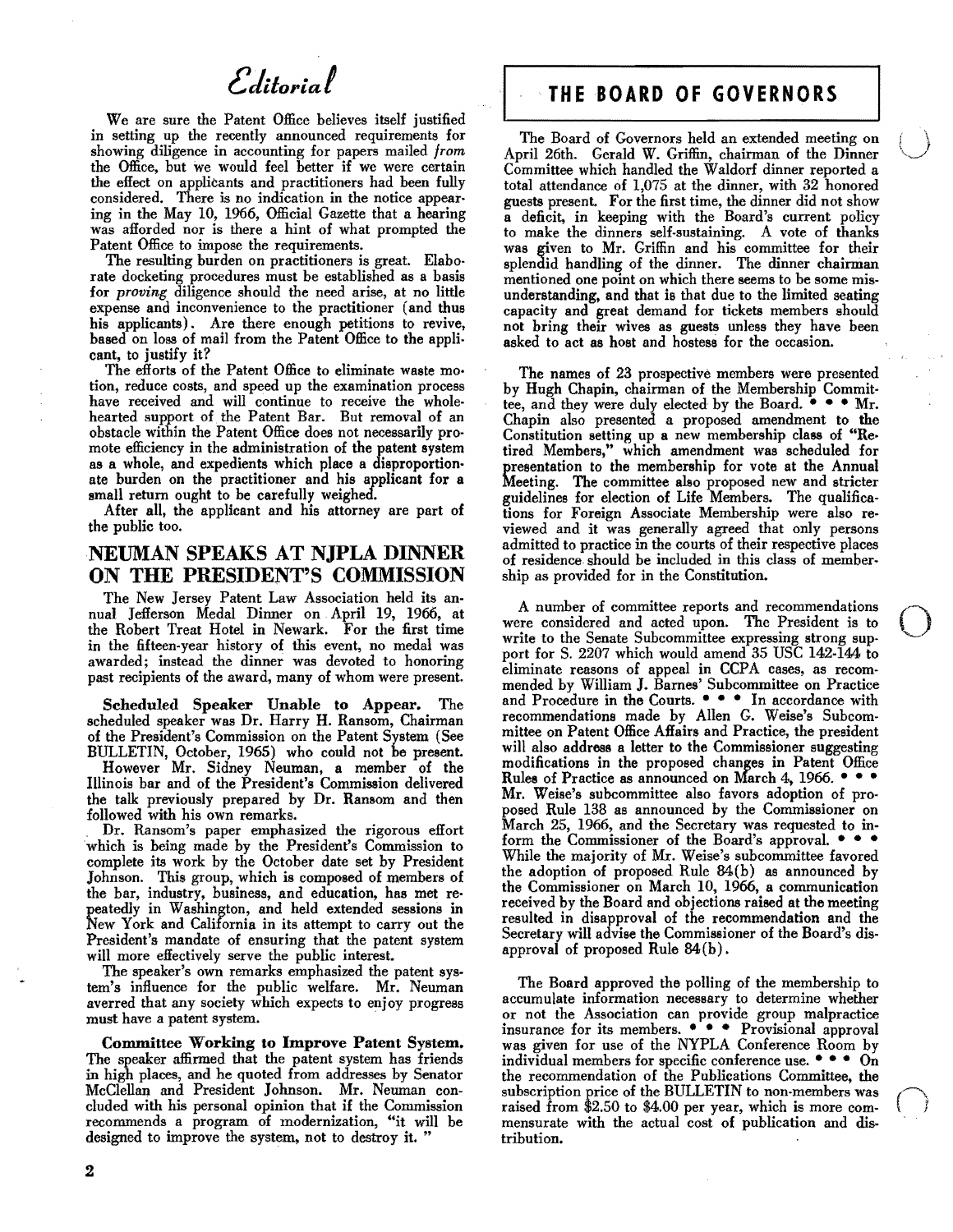## BRIEFS FROM WASHINGTON

A number of bills of interest to patent practitioners are being considered by Congress:

S. 1809-McClellan has taken a step forward, with a favorable report, announced March 31, 1966, of an amended version by the Senator's Subcommittee of the Committee on the Judiciary. The amended version of S. 1809 provides that the Government will acquire the principal patent rights to inventions resulting from Government-financed research and development contracts relating to the public health, welfare, or safety; contracts for the development of an item, the use of which is required by Government regulations; contracts in a research area where the Government has provided almost all of the funds, or where services of a contractor are for operation of a Government-owned facility.

The bill carries certain special exceptions, e.g., when the purpose of the contract is to build upon existing knowledge of technology in an area in which the contractor has an established commercial position or when the contractor is a small business concern or a non· profit institution. In these cases the contractor may normally obtain the patent rights. However, when a Government contractor obtains patent rights, those rights are subject to the authority of the Government to require the contractor to bring the invention to a point of practical application and the further right of the Government to direct granting of licenses to other parties if required for the public health, safety, or welfare.

S. 2715-Hart, purporting to be a compromise between S. 1809 and Long bill S. 1899, has apparently been shelved. The Hart bill would have granted the contrac· tor a nonexclusive transferable license to practice the invention. Senator Hart would permit the Government to waive its interest in an invention but not where the invention might have "substantial commercial use by the general public" unless the contractors contribution "substantially exceeds" that of the Government.

According to Senator Hart's version the Government could not waive its patent rights in fields concerning public health or safety nor in fields in which the Government has already been a prime developer. Furthermore, a waiver by the Government according to Senator Hart's bill would necessitate an opinion by the Attorney General that it is in the public interest and that the potential detriment to competition is outweighed by the benefits of waiving the Government's property rights in the inven· tion.

H. R. 12216-Morse and H. R. 12230-Utt are identical bills, each proposing to amend the recently passed fee bill to provide that the increased issue fee apply only to cases filed after October 25, 1965.

H. R. 12222-Rhodes proposes to provide counsel for indigent patentees, whether plaintiffs or defendants. The Commissioner of Patents would be required to first determine that the patentee's case was meritorious and then appoint counsel at a fee which is "reasonable but not to exceed \$50 a day." A judgment and costs levied against an indigent patentee would be paid by the Com· missioner, but if the patentee won, the Commissioner would collect .costs from the loser.

RECENT CASES OF SPECIAL INTEREST

Patents. One issued determined by the Court in I. C. E. Corp. v. Armco Steel Corp., 148 USPQ 537 (S. D. N. Y. 1966) was whether a German patent applica· tion reproduced on microfilm and stored in the Library of Congress was a prior printed publication within· the meaning of 35 U. S. C. 102. The Court stated that a printed publication would include a document printed, reproduced or duplicated by modern day methods, upon a satisfactory showing that the document was disseminated or made available to the extent that persons skilled in the art could locate it. However, whether the German appli· cation met this test was a question of fact which could not be determined upon a motion for summary judg. ment. The Court declined to follow a CCPA decision which held that an application on microfilm which could bnly be obtained upon request from the Secretary of Commerce was not a printed publication, *In re Tenney,*  117 USPQ 348 (1958).

Patents-Privilege. A registered patent agent, licensed to practice before the Patent Office, but not an attorney admitted to practice before any state or federal court, may not invoke the attorney.client privilege with respect to communications between the agent and his client concerning the preparation of the client's patent application, Joh. A. Benckiser G. M. B. H., Chernische Fabrik v. Hygrade Food Products Corp., 149 USPQ 28 (D. N. J. 1966). The Court found that the circumstances that the agent might have been doing a lawyer's work, was a member of the Patent Office "bar", and that agents were recognized in the U. S. Supreme Court's *Sperry case* (137 USPQ 578), still did not make the agent an attorney.

 $\bullet$   $\bullet$   $\bullet$   $\bullet$   $\bullet$ Patents-Obviousness. A product which is claimed in its free-flowing and crystalline form is not obvious under 35 USC 103, where the prior art discloses the same product in its normal form as a viscous liquid, In re Cofer, 148 USPQ 268 (CCPA 1966). The Board of Appeals had stated in its decision that merely changing the form, purity or another characteristic of an old product, the utility remaining the same as that for the old product, does not render the claimed product patentable. The CCPA, in reversing the Board, ruled that whether two closely related materials had the same usefulness was only one and not a conclusive test. It stated that the Board failed to consider whether the prior art suggested the particular form or structure of the claimed compound or methods for obtaining the same. *Held,* that persons skilled in the art would not have known that the claimed compound existed in crystalline form and would not have known how to obtain it.

 $\bullet$   $\bullet$   $\bullet$   $\bullet$ Trademarks-Descriptiveness. Applicant attempted to register *SNAP TOP* for beer cans with tear-open lids, and was opposed by a distributor of beer in cans, who alleged that the applicant's mark was descriptive of his containers and the registration thereof would interfere with the free use of the term by the opposer in his description of his goods. *Held,* F. & M. Schaefer Brewing Co. v. Pittsburgh Brewing Co., 148 USPQ 449 (Tm. Tr. & App. Bd. 1966), the term is descriptive of a can top that can be torn open. That other terms may more aptly describe the top does render the term *SNAP TOP* less descriptive.

#### NYPLA BULLETIN, Vol. 5, No. 8, May, 1966

3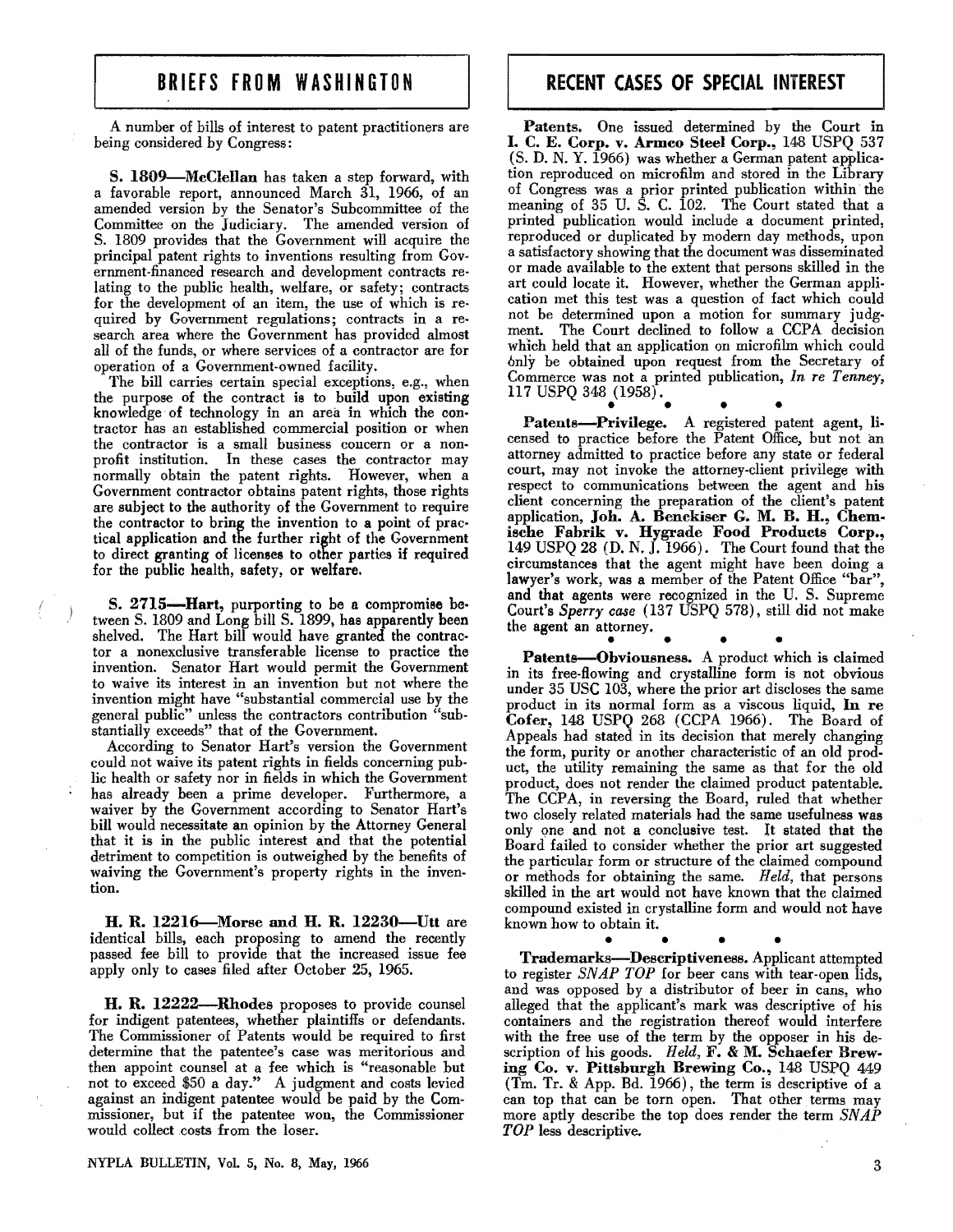#### THE FEDERAL RULES OF CIVIL PROCEDURE ARE TO BE AMENDED

On July 1, 1966, several substantial changes will be made to the Federal Rules of Civil Procedure. These changes may be found in full in 37 FRD 69 and following. Those revisions of particular interest are summarized below.

Waiver of Defenses. Amended rule  $12(g)$  and (h) attempts to clear up the ambiguity in the present rule and the resulting split in decisions as to when a waiver of defenses takes place. The amended rule clearly states that the defenses of lack of personal jurisdiction, improper venue and insufficiency of process or service of process is waived (a) if omitted in a motion raising other defenses or (b) if not raised by motion or set forth in a responsive pleading or in an amendment thereof permitted by Rule 15 to be made as a matter of course.

Joinder of Parties. Rule 19 has been completely rewritten to set forth more liberal tests for the joinder of parties and to place more stress on the discretion of the court in ordering or refusing joinder. The present rule is not textually precise and fails to point out the proper basis for the court's decision to join or not. The new rule defines who should be joined as a party as those without whom complete relief cannot be obtained between those already parties or those whose own interest would be unprotected without joinder or whose absence would place those already parties to the action in an inequitable position.

If it is impossible to join a person who should be joined, the court then must decide in equity and good conscience whether the action should proceed without him. Prior decisions had shown the apparent belief of some courts that they did not have the power to continue without all the parties joined who should be joined. In determining the propriety of continuing without a particular party, the rule provides that the court must consider (a) to what extent the absentee and present parties will be injured, (b) to what extent the judgment can be framed to lessen the injury, (c) the adequacy of a judgment without the absentee, (d) if the plaintiff will have adequate remedy elsewhere if the suit is dis· missed.

Intervention. Rule 24 has been amended to bring it into line with new Rule 19 so that a person, may in· tervene if his situation is similar to the party sought to be added under Rule 19 and if his interests are not adequately represented by those already parties.

Foreign Law. New Rule 44.1, in order to avoid surprise, requires a person who intends to raise an issue concerning foreign law to give written notice thereof to his adversary. In determining the foreign law the court may, under the new rule, consider any relevant source.

Injunctions. Rule 65 will now empower the court to order the advancement of the trial on the merits so that it can be tried concurrently with the hearing on the injunction. If such consolidation is not ordered by the court, any evidence introduced in support of or in opposi. tion to the injunction, which would be admissible at trial, becomes part of the record on the trial and need not be repeated at the trial. More restraint upon the issuance of temporary restraining orders has also been added.

Offer of Judgment. The imposition of court costs for refusal of an offer of judgment (Rule 68) has been extended so that it will apply not only to the question of liability but also, after liability has been determined, to an offer of judgment on the amount or extent of liability.

#### PATENT AND TRADEMARK LAWS OF COLOMBIA DUE FOR CHANGE

A bill is now pending before the Colombian Senate which provides for certain radical changes in the Colombian Patent and Trademark Laws. The bill has been approved by the Colombian Chamber of Representatives which is their lower House and is now pending before the Senate.

Some of the changes proposed are as follows:

#### Patents

• Elimination of product protection for pharmaceutical products.

• Adherence to the International Convention for the Protection of Industrial Property.

• Provision of a one year period for the filing of patent and utility model applications, and a six month period for filing of trademark and design applications.

o Elimination of confirmation patents.

.• Accessibility to an application will be denied the public only during the time of pendency up to its publication in the Official Gazette, and after such publica. tion, anyone may obtain access to the published application.

• Institution of a requirement that the invention be exploited, and exploitation is to take place within four years of the grant of the patent; and if no exploitation takes place within the four years after grant, revoca· tion is possible, but the owner may explain this away.

#### Trademarks

- Loss of a trademark, if the registered owner does not use his trademark within three years.
- Trademarks issued to joint owners must be used by the owners jointly.

• Opposition to the grant of a trademark does not have to be based upon articles in the same class; it is expected that oppositions will be accepted even though they are based on articles of the same nature which may fall into different classes.

- The international classification of trademarks with its 32 classes will be used.
- Clear distinction between trademarks, commercial names, labels, and slogans is expected to be made.

Colombia is also following the lead of many other countries and is proposing extremely large increases in its fees; the fees presently contemplated are expected to be more than twice the present fees.

Appeal. Several changes to Rules 73 through 75 have simplified appellate procedures and sought more uniformity between the Federal Rules and rules of the individual Courts of Appeal. Of particular interest are the following:

- District Courts are not limited in the reasons for which they can extend time for appeal.
- A party need no longer anticipate the appeal of his adversary in order to make certain to file his appeal. Once one party appeals all other parties have 14 days thereafter to file their appeals.

• All extensions of time to file appeals with the Court of Appeals and to docket the record must now be supported by a showing of good cause for delay.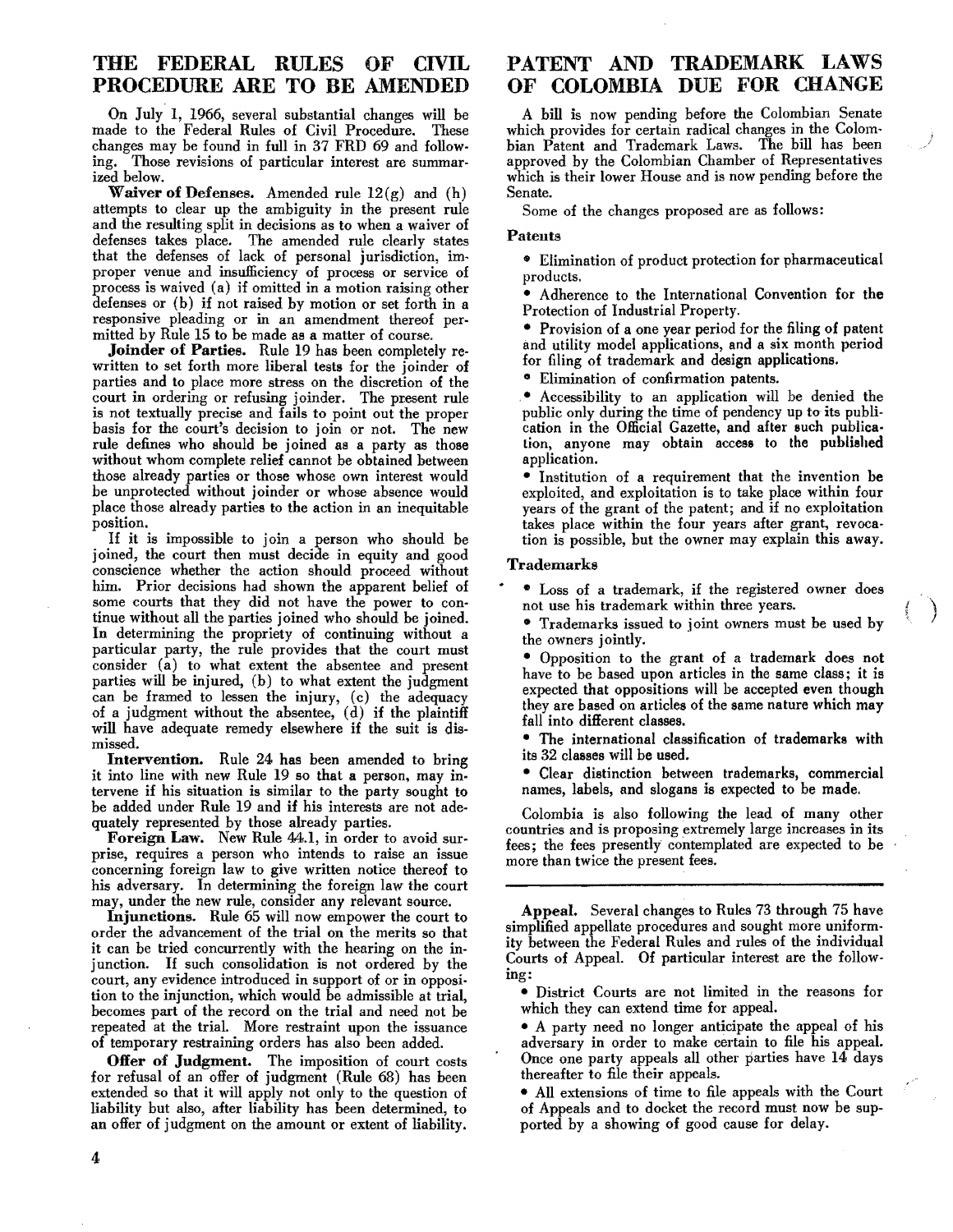In a decision handed down late last month, Judge Rich, speaking for the majority of the CCPA, held that the convention priority date of a U. S. patent used as a refer· ence was *not* available as the reference date under 35 U. S. C.  $102(e)$ , and the effective date of the patent reference was its actual U. S. filing date, *In re Hilmer et al.,*  149 USPQ 480. Chief Judge Worley wrote a dissenting opinion.

 $\bigcirc$ 

o

The lengthy opinion written by Judge Rich traced the legislative history of the various sections of the patent<br>statute involved and analyzed the several pertinent deci-<br>sions in depth. statute involved and analyzed the several pertinent deci-

In the case at bar, the availability of a key reference patent depended upon whether it was effective as of its convention priority date or its actual U.S.fihng date.

Conflict with District Court. The CCPA decision is in direct and acknowledged conflict with the holding of the District Court for the District of Columbia on pre· oisely the same point, *LiUy* v. *Brenner,* 147 USPQ 442. In that-case, the District Court found that 35 USC 119 conlers a "status" on an. application and the resulting patent for all purposes and therefore its reference date under  $35$  USC  $102(e)$  is its foreign priority date as to all subject matter entitled to the priority right.

Disagreeing with the "status" theory relied on by the Patent Office and the District Court with respect to Sec· tion 119, the CCPA opinion states:

"... we are clearly of the opinion that section 119 is not to be read as anything more than it was originally intended to be by its drafters, the Commission appointed under the 1898 Act of Congress, namely a revision of our statutes to provide for a right of priority in con· formity with the International Convention, for the benefit of United States citizens, by creating the necessary reciprocity with foreign members of the then Paris Union."

Accordingly, the CCPA held, Section 119 does not affect Section  $102(e)$ , and both may be applied as written; Section 119 to matters related. to an applicant's efforts to obtain a patent and Section  $102(e)$  to questions involv-

ing the. effective date, as a reference, of a U. S. patent. It should be noted that from the decision in *Viviani* v. Taylor v. Herzog, 72 USPQ 448 (1935), until recently, the Patent Office adhered to the view expressed by the CCPA. However, in the decision on the appeal which resulted in the Lilly case, the Board of Appeals in 1964 beld contrary to the established rule.

### YEARBOOK ADDRESS CHANGES

All members are urged to check their addresses in the 1965 NYPLA YEARBOOK and if a correction or change is in order, notify the YEARBOOK Editor, J. Harold Nissen, Haseltine, Lake & Co., 119 W. 44th Street, New York, N. Y. 10036, as soon as possible for inclusion in the 1966 edition, which is now being prepared. A copy of the change should be sent at the same time to the Secretary of the Association, Alfred L. Haffner, Jr., Ward, Haselton, McElhannon, Orme, Brooks and Fitzpatrick, 165 Broadway, New York, N. Y.10006.

Please also inform Mr. Nissen of your Zip Code, if it does not already appear in the 1965 YEARBOOK listings.

### CONVENTION PRIORITY DATE IS MUSIC PUBLISHER CONVICTED OF SUBJECT OF NEW CCPA RULING WILFULCOPYRIGHT INFRINGEMENT

After a four day trial, a music publisher has recently been convicted by a Federal Grand Jury of charges of wilfully infringing a number of copyrights.

. The Law. Section 104 of the Copyright Law (17 U. S. C. 104) defines wilful infringement of a copyright as a misdemeanor punishable by not more than one year imprisoninent and/or a fine of not less than \$100 nor more than \$1000. Ordinarily, injunctive and compensatory relief is sought to protect authors' and composers' rights, but in some cases of copyright infringement, the ordinary civil remedies have proven inadequate due to such factors as difficulty in detecting infringement, difficulty in identifying the infringer, delays in legal processes, and difficulty in collecting any judgment.

A particularly troublesome problem in the area of musical copyrights is presented by the publication of music books containing numerous copyrighted popular and show tunes for which royalties have not been paid. In order to give the appearance of originality, only the melodies of the tunes are printed. The harmony and rhythm are left out. This is done by cutting off the bass clef and pasting over the treble clef before photocopying. The purchaser must devise his own harmony and rhythm. These fake books would probably constitute copyright infringement because note·for-note copying of the melody, even though the harmony and rhythm are not copied, is usually found to be an infringement.

Joint Action. The Music Publisher's Protective Association, Inc., representing about 50 publishers, concerned with the ineffectiveness of ordinary civil remedies in protecting copyrights against "fake books," has been campaigning against them. Their campaign appears to have borne fruit in the recent indictment and conviction of a Long Island bandleader on 60 counts of wilful copyright infringement. According to United States Attorney Robert M. Morganthau, the criminal indictment for copy. right infringement was the first of its kind in New York.

The accused was reported to have been Charged with publishing, without payment of royalty, several "fake books," each containing about 1,000 copyrighted songs, during a month and a half period in 1964. A total of 46,000 books were supposedly sold for \$35 a piece, thereby returning to the accused about one and a half million dollars, on an investment of less than \$82,000.

Deterrent Effect. Even though a copyright owner may he able to enjoin publication of "fake books" by one infringer, because of the profitability of such publications, the practice by other infringers is difficult to eradicate. The publisher's association has reportedly sought government prosecution of infringers under Section 104 of the copyright laws for many years. They were reportedly pleased at the conviction which may serve as an example and discourage further publication of "fake books" without compensation for the copyright owners.

#### REILLY TO ANALYZE U. S. v. ADAMS

John A. Reilly, a member of the NYPLA, who argued successfully before the Supreme Court in behalf of the patentee Adams, in *U. S. v. Adams et* al., 148 USPQ 479, will discuss the techniques and strategy employed in "The Trial and Appeals in the Adams Case" on June 7, 1966, at  $\hat{8}:00$  p.m. at the House of The Association of the Bar of the City of New York, 42 West 44th Street. All interested persons are invited to attend.